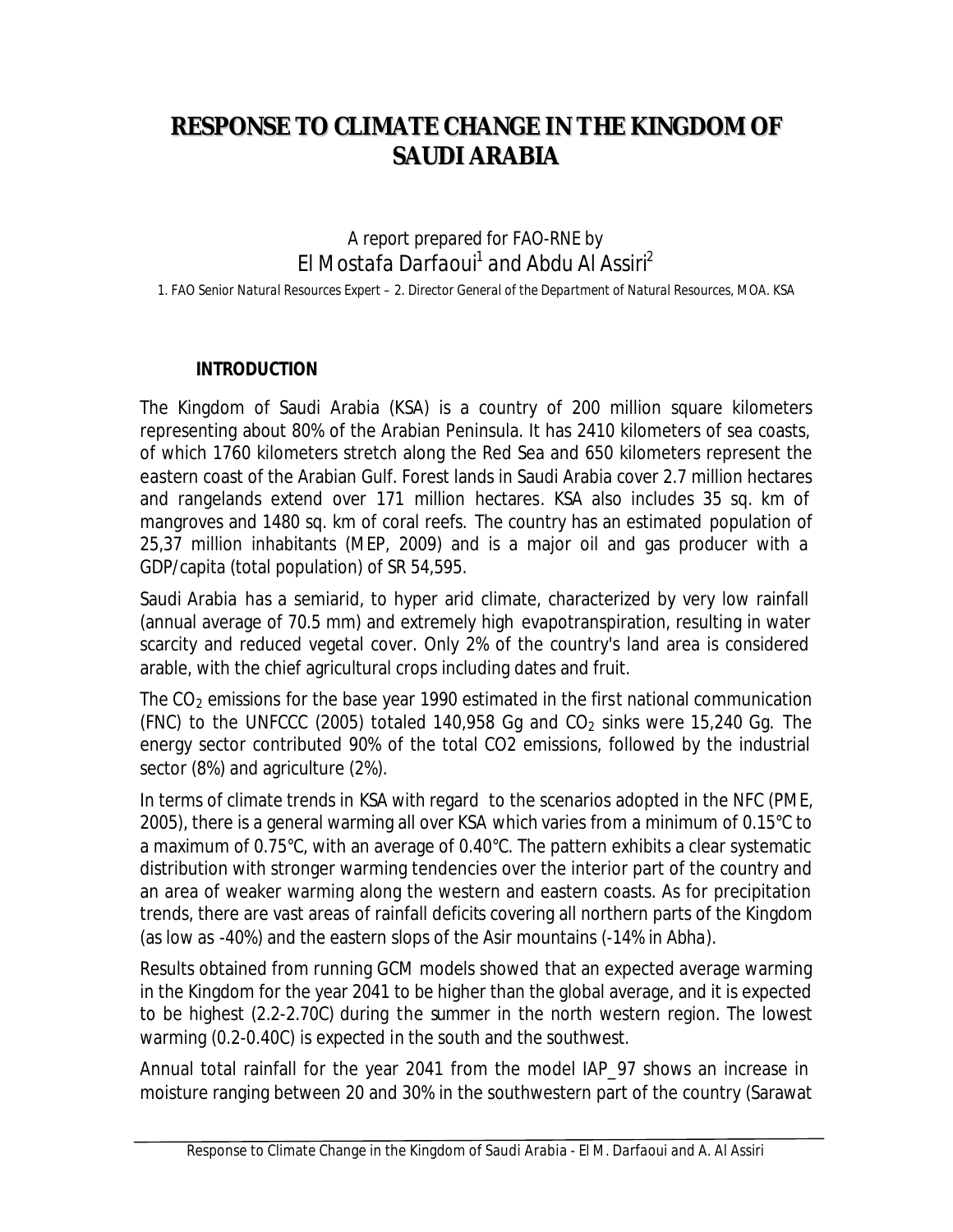Mountains) and a decrease (7-18%) in the rest of the country except for the Makkah and Madianah regions where the decrease is not expected to be more than 1%.

Based on a 1% increase in coastal development per year, and considering the projected sea level rise estimated by the IPPC scenarios areas ranging between 401 and 1726 hectares and between 1087 and 4674 hectares of sandy beaches are expected to be lost by the year 2100 along the Arabian Gulf and the red sea, respectively.

Saudi Arabia is particularly vulnerable to climate change as most of its ecosystems are sensitive, its renewable water resources are limited and its economy remains highly dependent on fossil fuel exports, while significant demographic pressures (2.3% increase), continue to affect the government's ability to provide for the needs of its population. The KSA Government is engaging in various mitigation and adaptation measures to cope with adverse impacts of climate change as well as with response measures especially by the Annex 1 parties of the UNFCCC, which are expected to have diverse economic and social impacts on the country. However, a great deal remains to be done to contribute in the mitigation programmes in order to face this global and national challenge.

# **I. Awareness on climate change**

In a survey conducted in 2008 in 128 countries by the Gallup Poll, 49% of the surveyed individuals in Saudi Arabia were aware of climate change and 40% perceived it as a threat to their country, while 39% believed that it was caused by human activities (Gallup, 2009).

In a more recent pan-Arab survey conducted by the Arab Forum for Environment and Development (Saad, 2009) a majority of 98% surveyed individuals in the KSA believed that climate is changing, and 81% thought that climate change is a serious problem for the country, whereas 92% thought climate is changing due to human activities, including excessive use of energy and depletion of resources. 36% of respondents thought that the Saudi Government was not acting sufficiently to address the problem, while 44% thought the opposite, and a proportion of 20% of the sample did not have an opinion on this question. Asked to choose sectors where climate change will have major impact in their countries, it stood out that not a single respondent said there will be no effect at all. The majority, in the KSA and at the regional level, gave priority to health, drinking water and food, followed by safeguarding coastal areas. Those surveyed were also asked to choose the three most important measures necessary to mitigate the causes and adapt to the effects of climate change. Changing consumption patterns, mainly reducing the use of energy, was the main measure chosen, followed by education and awareness. Ratifying and implementing international treaties came third.

Although no data were found on the level of awareness on climate change within the farmers in the KSA, the majority felt that the climate in the country is changing and that the trend is toward less moisture with an increase of drought severity and frequency.

Response to Climate Change in the Kingdom of Saudi Arabia - *El M. Darfaoui and A. Al Assiri*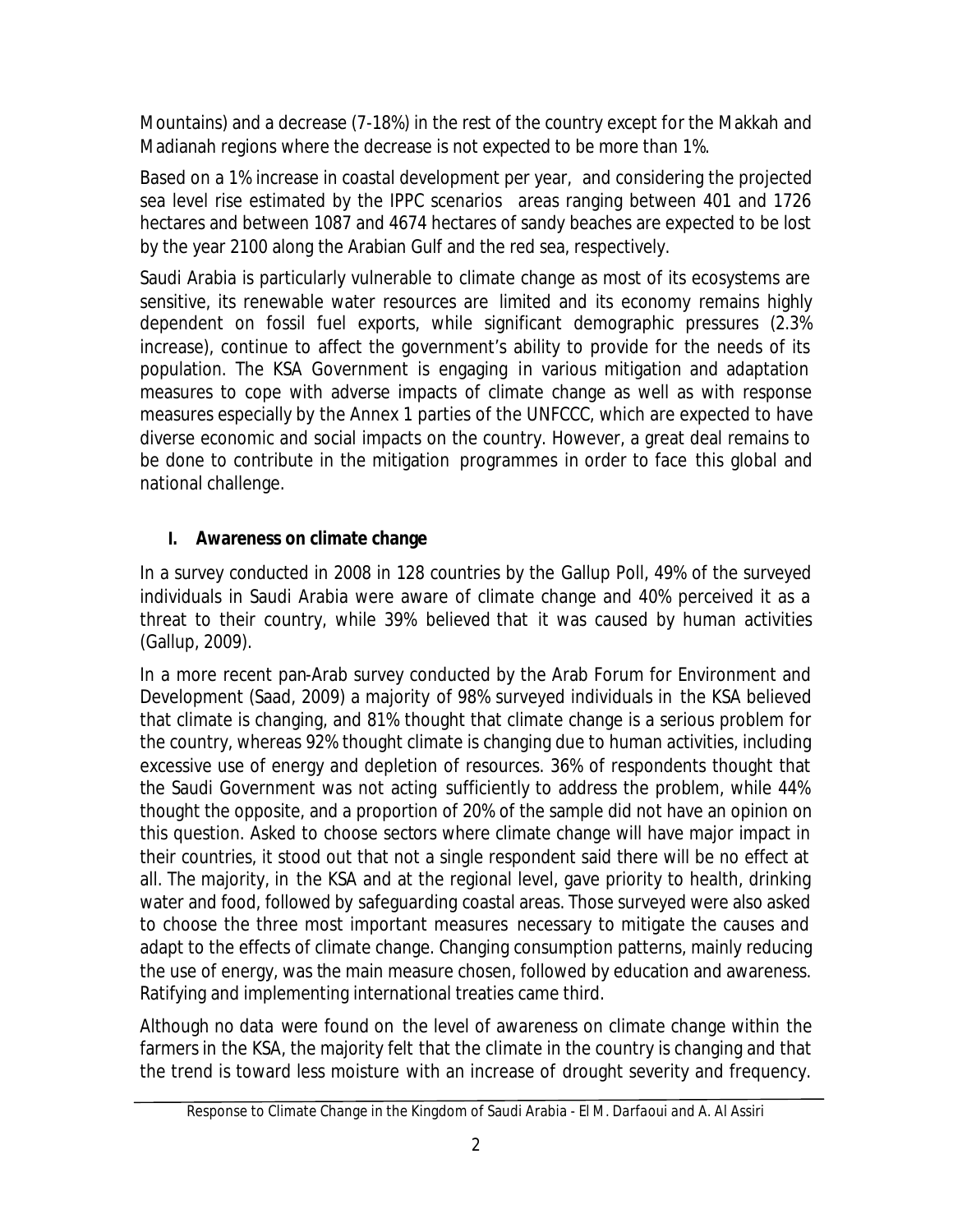Many farmers also recognized extreme events such as floods as a another indicator of climate change. During the 2010 season date producers noticed unusual early blooming of palm trees as further evidence of a change in the climate (Oihabi, 2010).

Concerned ministerial departments and institutions in the KSA are increasingly aware of the negative impact of climate change on the country's natural, economic and social environments and of the threat it constitutes to the country's water and food securities. The KSA Government is also very concerned about climate change as the efforts of mitigation adopted, especially by Annex I countries, are expected to have negative impact on the country's main resource, which is fossil fuel. This concern is expressed by the ratification of the UNFCCC and the Kyoto protocol and active participation of Saudi Government in all UNFCCC negotiations. The Saudi Government also took several initiatives, including allocating important financial support for environmental research and conservation projects and activities, counting climate change mitigation and adaptation.

# **II. National vision and policy strategies**

The KSA Government ratified the UNFCCC in 1994. In 2005 the Country ratified the Kyoto Protocol and joined the Carbon Sequestration and Leadership Forum (CSLF). Since then the KSA has been participating actively in all UNFCCC's COPs and related protocols and bodies' activities and negotiations. During these recent years the Saudi Government took several carbone capture and storage (CCS) initiatives and hosted a number of CC and Clean Development Mechanism (CDM) workshops and meetings. The Government submitted its first national communication in 2005 and is currently in the process of preparing its second national communication (SNC), expected to be delivered by December 2010.

The impact of climate change is expected to affect all aspects of life in the KSA, including water resources, health, food and agricultural production, fisheries, biodiversity, forest and rangelands, etc. The measures taken by the Government and by many constituents of the Saudi society, including the private sector, science and technology institutions and to a lesser extent the civil society are many. Although more emphasis is placed on energy, water and agriculture, other sectors of concern are also considered.

# *Water resources*

The KSA is a country under severe water scarcity (98 m3/inhabitant per year). Total water withdrawal in the KSA in 2006 was near 23.7 BCM, of which 98% is ground water of which 57% is non-renewable. Agriculture consumes approximately 88% of the total water withdrawals (FAO, 2008).( As a consequence of global warming the Kingdom's renewable water resources (both surface and underground), are expected to decrease significantly. The total water stress (decrease in groundwater recharge and surface runoff, the increase in irrigation requirements and domestic and industrial demands) at

Response to Climate Change in the Kingdom of Saudi Arabia - *El M. Darfaoui and A. Al Assiri*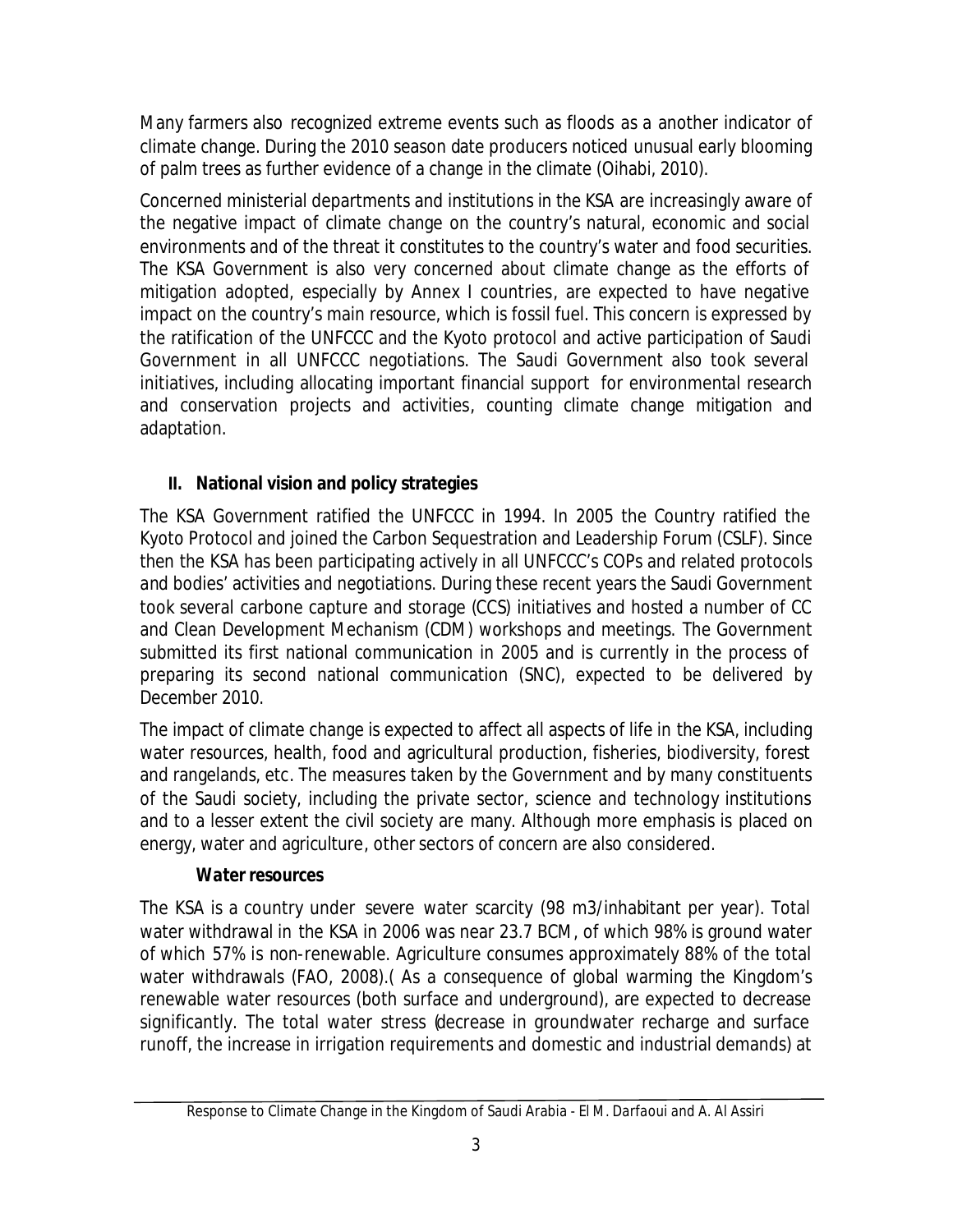1°C and 5°C increases in mean temperatures is expected to range between 1520 to 4,947 MCM, respectively (PME, 2005).

The KSA Government has taken various measures to ensure the sustainability of water resources, including assessments of water resources availability, construction of 302 dams with a total capacity of 1,354 million cubic meters, (MOA, 2009), building 30 desalination plants to supply about 50% of the domestic water supplies in the Kingdom, drafting of water conservation regulations, promotion of wastewater collection, treatment and re-use, and designing and eventual implementation of water saving policies in agriculture.. The major goals assigned to the KSA's 9th development plan (2010-2015) in terms of water policy are the following (MWE, 2010):

- Preserving non-renewable aquifers in sensitive areas through limiting their use to drinking, while prohibiting their use for agriculture purposes,
- Constructing more dams (74) to raise the total storage capacity in the country to 1349 MCB,
- promoting collection and reuse of wastewater (56 treatment plants in service in 2007, expected to attain 70 in the end of 2010),
- Reinforce water conservation measures in agriculture.

## *Agriculture*

The agriculture sector is known to be most vulnerable to climate change but also to participate in GHE by producing methane and  $NO<sub>2</sub>$ , through livestock rumination, decomposition of manure and biomass burning, but can have a major role in mitigation by storing Carbone in the soil, and vegetation cover. Climate change is expected to impact heavily on agriculture and food production in the KSA, especially through reducing water availability, but also through direct effects on crop yields. The KSA is seeking to achieve food security by implementing its newly prepared water and environment friendly Agriculture Strategy (2010-2030) and meeting the food deficit from the global market, while reducing market risks through building strategic reserves and developing social security network programmes for low income inhabitants (MOA, 2010). The Agriculture Strategy (AS) also includes promoting Saudi agricultural investments in collaboration with countries with a high agricultural potential. This policy primarily aims at producing food, but also aims at saving 8.5 billion cubic meters of irrigation water by 2030. The key targets are to:

- − Reduce hectarage under wheat by 94% from 523,000 ha in 2004 to 33,700 ha in 2030.
- − Stop alfalfa and other high water consuming fodder crop productions except where they utilize treated waste water. Also promote the development of feed industries using agricultural waste products,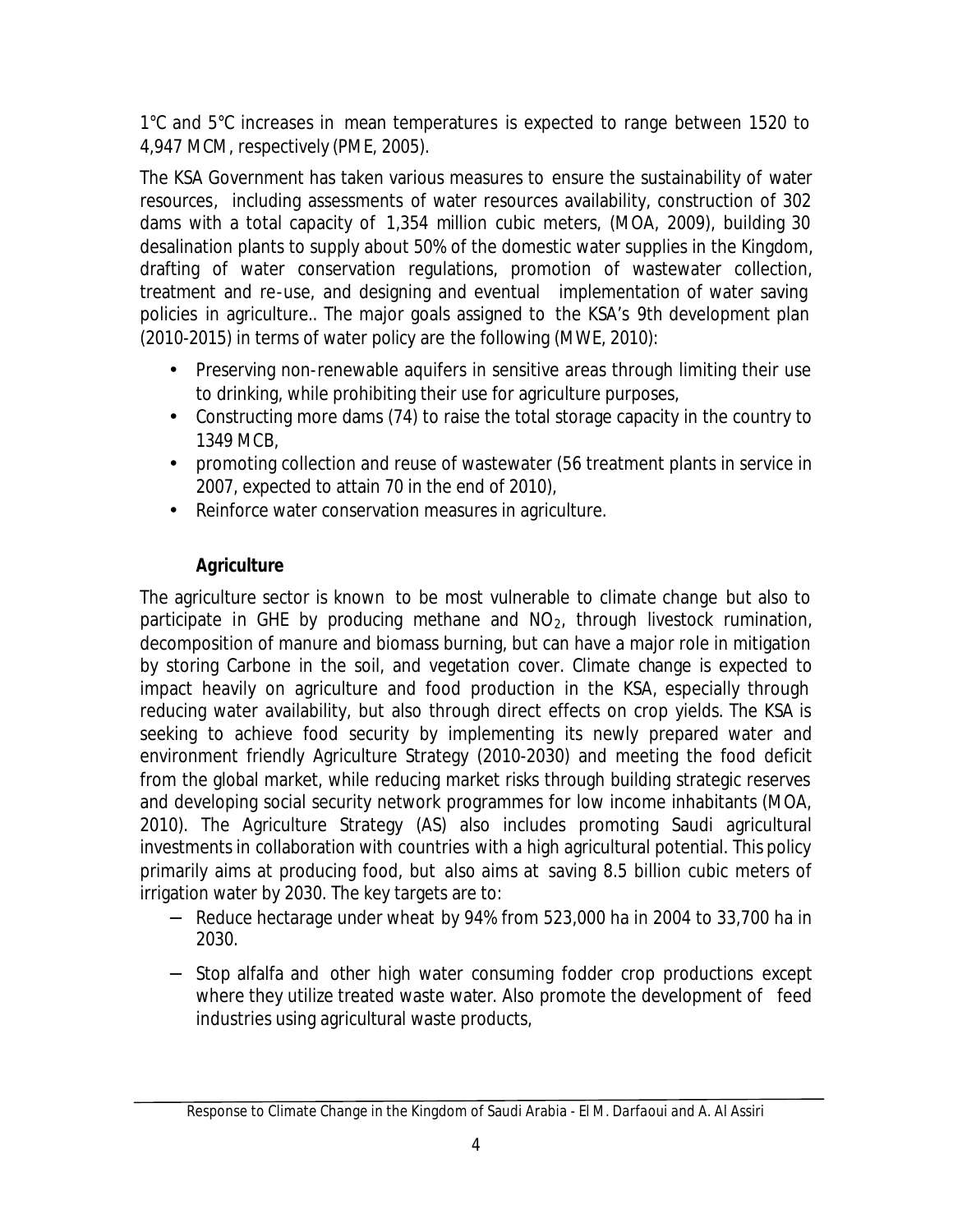- − Improve irrigation efficiency from 45% in 2010 to 65% in 2030, by improving agricultural and irrigation practices and using new irrigation water saving technologies and low water requirement crops,
- − Double fish production and raise individual share to 18.5 kg in 2030 in addition to improving quality to reach international standards, ,
- − Increase fishing areas in the international waters, promote investment in aquaculture and use genetic engineering to improve fish resources.
- − Control costs erosion by increasing protected coral reefs and mangrove areas.

The AS includes developing a national agricultural meteorology network and early warning system to improve water management and to predict droughts, pests and extreme events. It also aims at strengthening research, extension, capacity building, rural development and infrastructure and at developing regulations, technology transfer, information and marketing systems and strengthening public, professional and civil society institutions.

## *Forests, rangelands, biodiversity and desertification*

Both forest and rangelands are facing serious challenges in the KSA, as a result of severe natural conditions (dry climate, poor soil) and human activities , (excess utilization of fuel wood, overgrazing, expansion of uncontrolled urbanization and intensive recreation). Natural ecosystems identified as being at risk in relation to climate change in Saudi Arabia include mountain forests and woodlands, wadis, rawdas, wetlands, coastal areas, etc. Anticipated negative impact of climate change on range and forest lands over the next 50-100 years in Saudi Arabia include: increase in the frequency and changes in the patterns of natural disturbances, such as drought, sand storms, fire, floods, leading to increased die- back and die-off in forests and woodlands, spread of diseases, change in species composition and richness, drop in productivity a decrease in biodiversity.

Coral Reefs represent the most significant habitat found along the Saudi shores (both Red Sea and Arabian Gulf). These reefs as well as the mangrove forests form important habitats and provide shelter and food for a wide array of marine life. These resources are likely to be negatively impacted by global warming and by sea-level rise especially through acceleration of coastal erosion as well as inundation and coral reef bleaching. Large scale changes in species composition and zoning in mangrove forests are expected due to changes in sedimentation and organic accumulation. Future studies are needed to investigate the impact of climate change on coral reefs and mangrove ecosystems, biodiversity and health.

As natural forest and rangelands fodder and meat production will drop sharply as the climate becomes drier, the economic and social sustainability in rural areas will be severely stressed and rural exodus is expected to increase dramatically. Furthermore,

Response to Climate Change in the Kingdom of Saudi Arabia - *El M. Darfaoui and A. Al Assiri*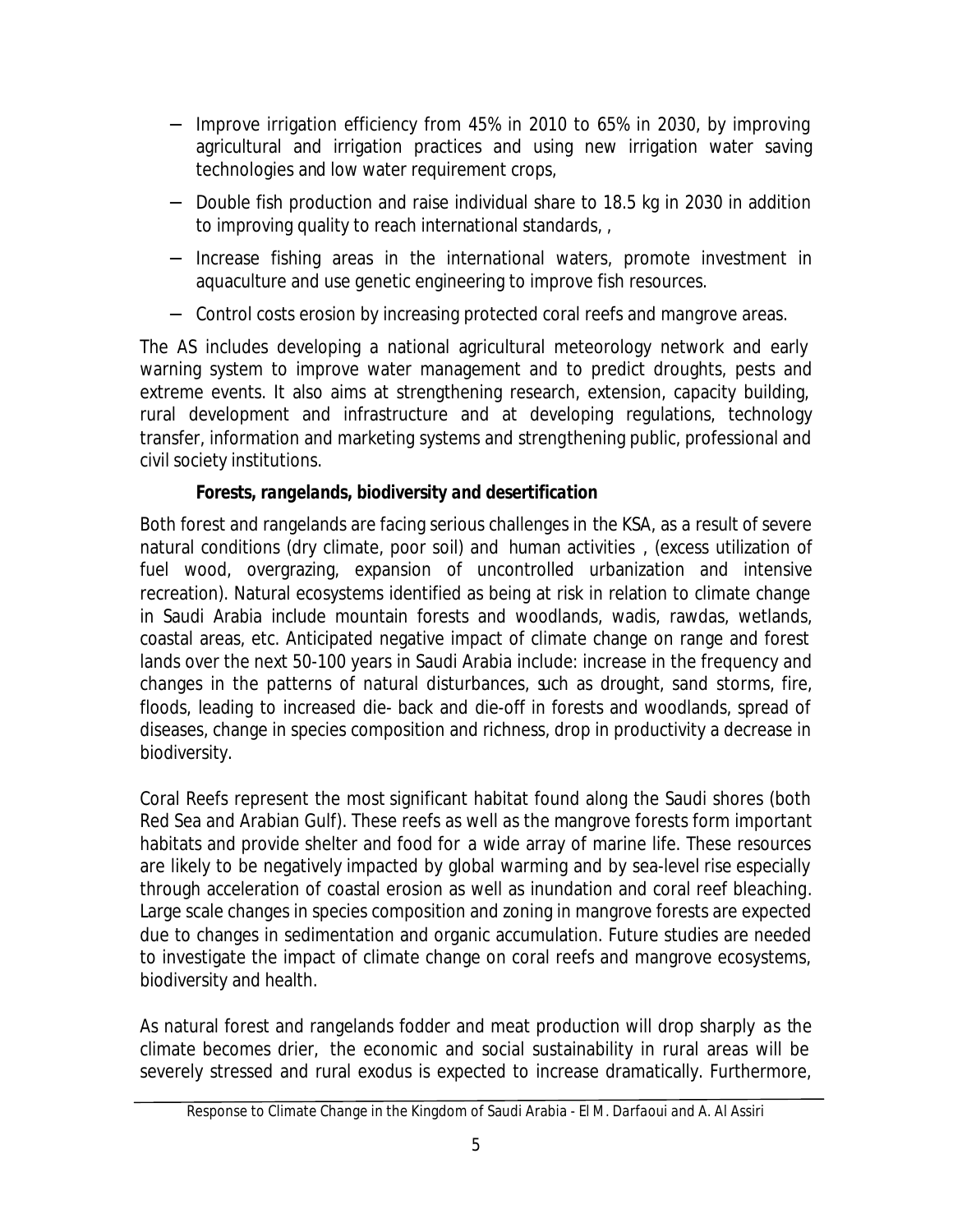the desertification phenomenon is expected to gain in severity in affected area. To face this situation the KSA adopted in 2005 a National Forest Strategy and Action Plan , National Action Programme to combat desertification and to mitigate the effect of drought in the framework of the UNCCD, It is also currently preparing a range, livestock and feed strategies . In terms of forest and rangeland ecosystems rehabilitation, much has been done since 2006. The Ministry of Agriculture has been implementing a Juniper ecosystem rehabilitation project aimed at combating juniper die back as well as executing afforestation projects in Al Gonfoda, Wadi Dawassir, Najrane, Al Hasa and other areas for sand stabilization and as CC mitigation. Several mangrove rehabilitation projects have also been implemented by the MOA, Saudi Commission for Wildlife, PME, and the private sector (ARAMCO). The KSA is also implementing limited range rehabilitation and management activities hindered by the common land tenure. The MOA also established a range research center in Al Jouf where studies and research activities are conducted and where approximately 30 metric tons of about 40 range plant species' seeds are produced annually in addition to useful shrub seedlings. Efforts to develop new techniques and improved plant material in this center will certainly contribute to mitigating and adapting to climate change impacts in the KSA and in the region as a whole.

To protect biodiversity and endangered plants and wildlife, the SCW conducted assessment surveys of the status of the flora and fauna and compiled management plans to ensure their sustainable survival. The SCW also established 15 protected areas covering about 5% of the land area and conserving about 43% of the country's flora and established National Wildlife Research Centers in Taif and Thumamah. The PME also established a regional drought monitoring and early warning centre. ,

Unfortunately, the involvement of conservation organizations within civil society remains insignificant and the coordination among stakeholders leaves much to be desired, which is having strong negative impact on the outcome. Adopting a participative approach involving the private sector, professional organizations and the civil society at large, and allocating more funds to foster their activities, in addition to building capacity, are all essential prerequisites to boost land sustainable management, which is necessary to insure efficient, adaptation to climate change, desertification control and conservation of biodiversity in the country.

#### *Impacts of Annex 1 Response Measures on Saudi Arabian Economy*

Saudi Arabia remains highly dependent on fossil fuel exports. Actions by Annex I countries to reduce greenhouse gas emissions are expected to have adverse impacts on the country's revenues. The Intergovernmental Panel on Climate Change (IPCC) in its Third Assessment Report projected lower oil demand and revenues for developing countries that are highly dependent on the export of fossil fuels. Saudi Arabia and other oil exporters have been negotiating for effective use of flexibility mechanisms, e.g. emissions trading and certain emission credits and large CDM projects, and the inclusion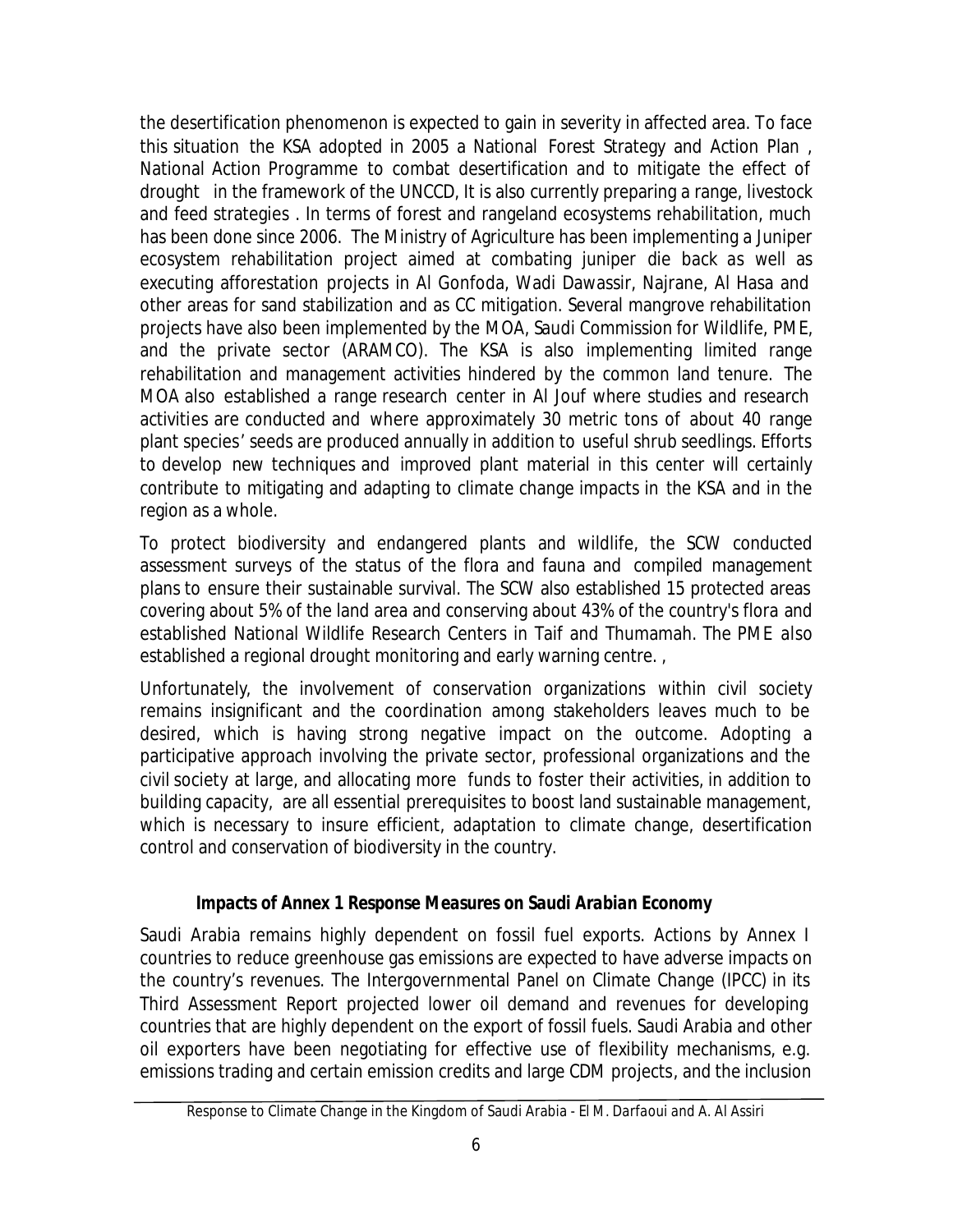as a means by which developed countries can offset their emissions instead of targeting oil substitution. Until now the Subsidiary Body for Scientific and Technological Advances is not seriously considering this proposal due to concerns about "the long-term liability for the storage site, including liability for any seepage". Economic diversification is considered the main adaptive key to offset climate change impact and spillover effects of Annex I countries mitigation measures. Saudi Arabia has taken steps towards diversifying its economy by opening its market, allowing foreign investments, privatization of certain industries; and becoming a member of the World Trade Organization. However, the KSA considers that significant assistance to its economy by developed countries is essential for achieving the necessary diversification, especially through investments and technology transfer.

#### **III. Institutional arrangements**

The focal point of the UNFCCC in the KSA is based at the Ministry of Petroleum and Mineral Resources (MPMR). This choice is justified due to the importance of petroleum in the country's economy and as a source of GHE and in view of the expected severe impact of climate change mitigation measures on fossil fuel markets, and consequently on the country's revenue.

In 2009, the KSA funded the National Committee for the Clean Development Mechanism, which is the Designated National Authority (DNA) for CDM in the KSA. The National Committee is chaired by a representative of the MPMR and includes members from twelve relevant Ministries and entities (Appendix 1). The National Committee is supported by a Secretariat based at the Ministry of Petroleum and Mineral Resources and which reports to the Chairmen of the Committee.

Considering its duties and competency, he General Presidency of Meteorology and Environmental Protection (PME) is also a Government Agency dealing with climate change. The PME coordinates certain activities related to climate change, especially the reporting processes to the UNFCCC and Kyoto Protocol.

The PME is also chairing the Environment Council created in 2009 by a Royal Decree to replace the Ministerial Committee for the Environment, which assured the coordination at the national level of environmental activities. The Environmental Council is composed of 11 ministries in addition to the King Saud City for Science and Technology, SWC and the Saudi Commission for Tourism and Antiquities. The Environment Council functions consist on proposing environmental policies, strategies and regulations and performing the assessment and coordination of the Government and private sector activities aimed at environmental protection. Climate change mitigation and adaptation are among the subjects of concern of this new Council.

A Center of Excellence for Climate Change Research (CECCR) was launched in 2009 within the King Abdelaziz University in Jeddah (KAU), with the mission of studying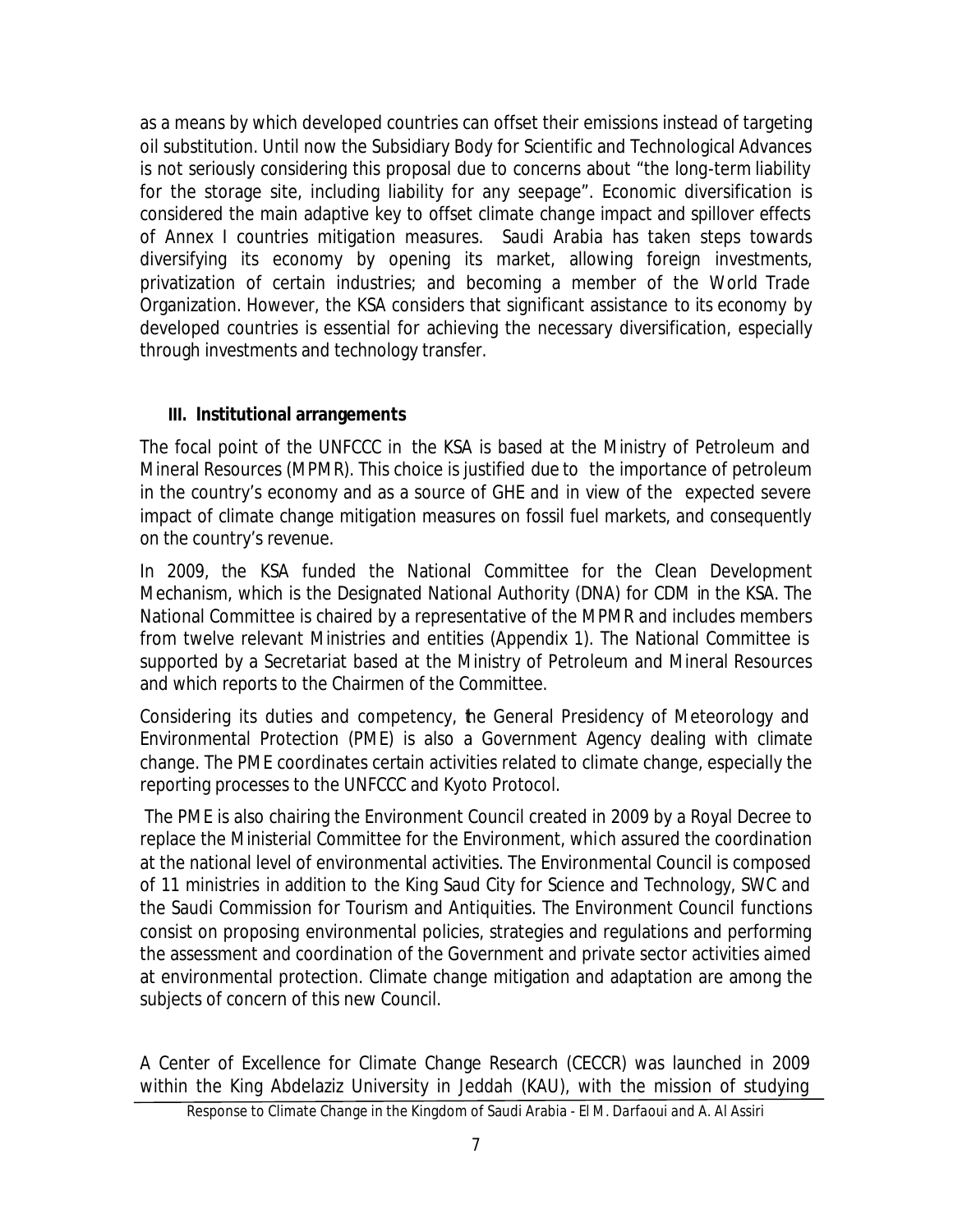climate change and its possible impacts on the society and providing consultations for the decision makers in the Kingdom of Saudi Arabia. The CECCR was established at the Department of Meteorology, Environment & Arid Land Agriculture of KAU to keep up with the accelerated pace of scientific developments in the field of climate change and climate modeling. It is also aimed at nurturing a group of capable researchers to face the future challenges imposed by the increasing aridity of the climate in the KSA and the region as a whole.

The Ministry of Agriculture is among the government institutions involved in policy making and design and implementation of activities related directly or indirectly to climate change, especially in relation to its impact on water resources, and crop production and protection. The Ministry of Water and Electricity is also involved by dealing with the incorporation of the CC dimension in its planning and actions related to water. Among the other institutions involved are the Ministry of Health, which organizes meetings, workshops and awareness raising actions on the impact of CC on nutrition, human well being and diseases; the Ministry of Education; the SCW and the Prince Sultan Research Centre for the Environment, Water and Desert are all and to various degrees involved with CC mitigation and adaptation research and development actions.

Many other universities and research centers in the country are tackling climate change issues, however, a great deal is still to be accomplished to provide the Country with the means and appropriate measures to deal properly with CC mitigation and adaptation at the national and global levels. The private sector is also involved in climate change mitigation and adaptation, but mainly in the energy and petrochemical industries. The involvement of civil society is still lagging behind. The main associations involved are the Saudi Environment Association, the National Biology Society and the Agricultural Sciences Association. Other institutions with large budgets and strong capacity can make substantial and quality inputs with more involvement in CC research such as the KACST and all universities and research centers, including agricultural centers. Several UN and international, regional and sub-regional agencies and organizations (UNEP, FAO, UNDP, WB, UNDESA, IMF, GEF, ESCWA, CDM, GTZ, LAS, ACSAD, AOAD, GCC, PERSGA, ROPME etc…) contribute and support the KSA in its efforts to mitigate and adapt to climate change.

Although some coordination among several stakeholders involved in CC occurs within the framework of the National Committee for the Clean Development Mechanism, which counts among its members the national focal points of the UNCCD and CBD, however, better coordination among all parties involved in CC matters is required to create synergies and design and implement integrated and sizeable programs.

## **IV. Technical knowledge**

Various activities, directly or indirectly related to climate change mitigation and adaptation, are undertaken by the KSA government agencies and the private sector, in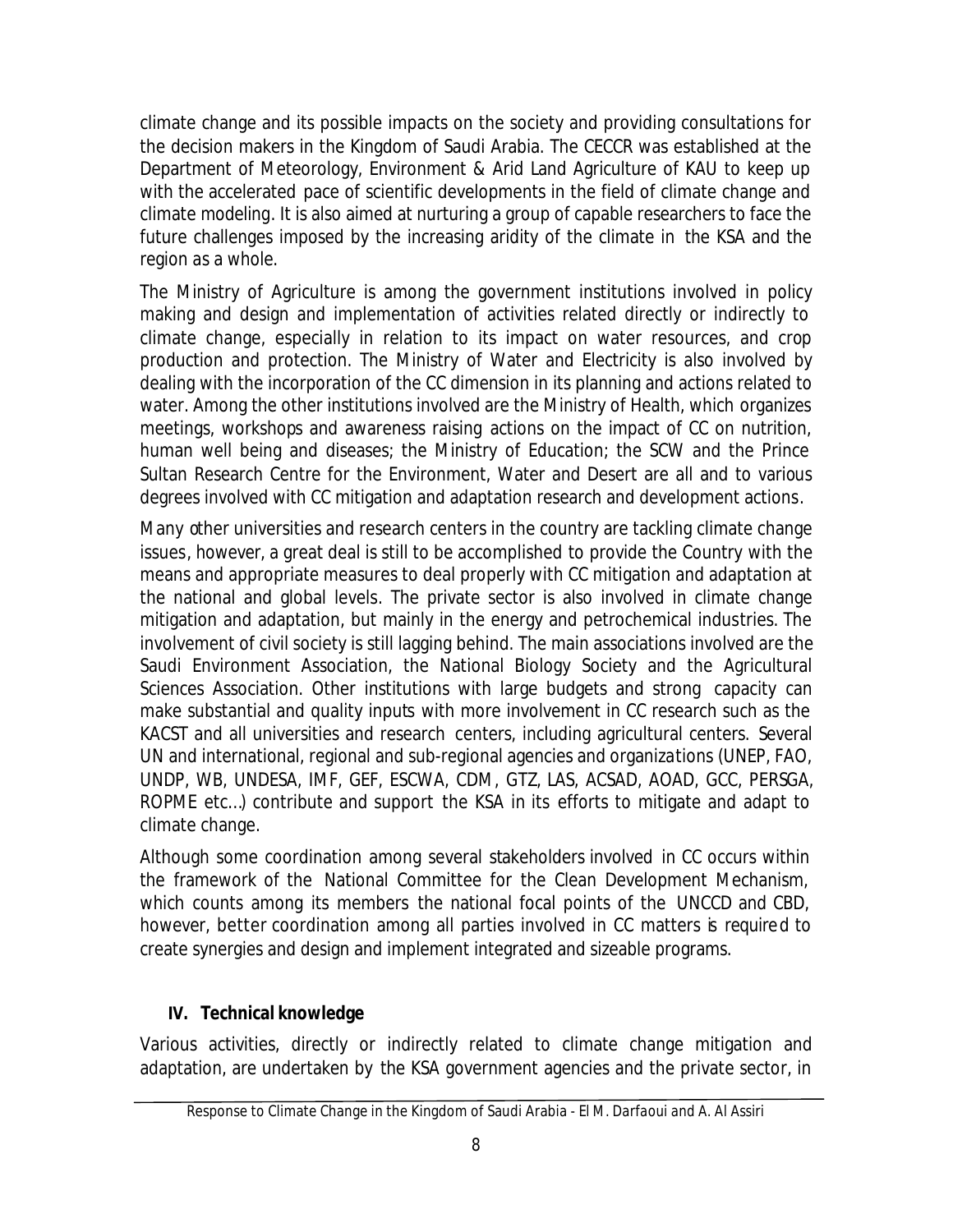collaboration with developed countries and sub-regional, regional and international agencies and organizations. Such activities are focused on the country's main concerns, specifically the energy sector and water resources. Nevertheless, various activities are also undertaken in fields related to food security, such as agriculture, forests and rangelands, fisheries and aquaculture, animal production and health, plant production and protection, rural development, etc…

## *Mitigation activities in the energy sector*

A number of studies and mitigation projects have been implemented or are under implementation in KSA in the petroleum and energy sector. As mentioned earlier the KSA government and the private sector are actively engaging at a global level on many issues regarding CCS activities based on new advanced technologies as means of reducing GHGE instead of reducing the use of fossil fuels. The KSA is making efforts to reduce emissions by upgrading refineries to produce cleaner fuels. The kingdom is also supporting moves to reduce climate change by developing and exporting solar energy starting from the year 2020 (Heba Hashem, 2010). In collaboration with KACST and International Companies (IBM), the KSA launched a research programme on solarpowered water desalination based on using advanced material membranes. The targeted solar concentrator system will capture energy equivalent to 1,500 suns, according to IBM, powering a plant that will produce 30,000 cubic meters of fresh water per day for a city of 100,000 people (IBM, 2010).

The KSA is also in the process of initiating a project consisting of injecting a total of 40 million standard cubic feet per day (cfd) of CO2 into the world's biggest Ghawar. The project, fully financed by ARAMCO, is to be implemented by 2012. The project technology is developed in collaboration with partners from developed countries and international companies and organizations.

Only one CDM project is in the pipeline in the KSA up to the end of 2010, and it entails the Madinah Landfill Gas Capture Project implemented with the technical assistance of the Swiss company Vitol. A daily input of 900 tons of municipal waste is deposited on the new landfill. Closure is expected in 2025. The project aims at promoting good waste management practices, contributing to technology transfer and reducing the emissions of greenhouse gases.

## *Irrigation water and agriculture*

The MWE, in collaboration with several international agencies, such as the International Monetary Fund, is preparing a National Water Strategy. The MWE is also currently in the process of updating the assessment of underground water status in collaboration with King Faysal University, Abdullah Abo Nayan and BRGm companies and the GTZ. In cooperating with the UNDP, MWE is also in the process of conducting a study on water consumption in the different sectors in the KSA, especially in agriculture.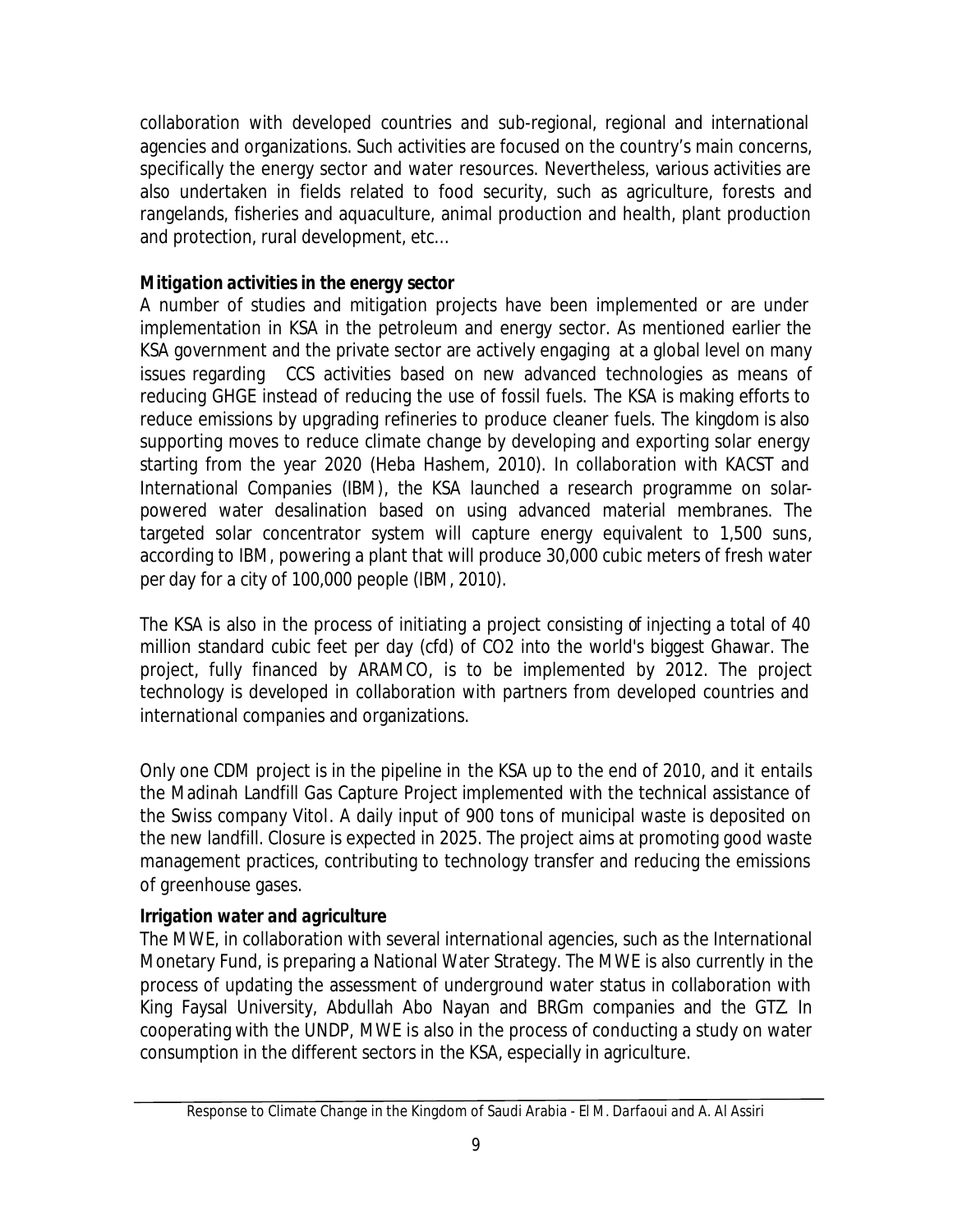Modern irrigation (localized and sprinkler irrigation), covers about 66% of the total irrigated area in KSA, while the remaining proportion (34%) is under surface irrigation. The MOA adopted a programme to encourage farmers to modernize their irrigation systems and to promote the use of treated wastewater in the irrigation of authorized crops and greeneries, but also to adopt measures related to good agricultural practices, such as farm management, choice of low water demanding crops, IPM, organic agriculture, ect... A large technical cooperation programme (UTF) between the MOA and FAO includes several projects and activities related to improving irrigation efficiency, plant and animal production and protection, fisheries, forestry and range management. All these projects contribute directly or indirectly towards adaptation to the effects climate change.

Furthermore, in 2006, and in collaboration with FAO, the Ministry of Agriculture implemented a successful Juniper ecosystem rehabilitation project based on runoff water harvesting, removal of dead trees and branches and planting local juniper saplings in an effort aiming to combat the juniper die back in the Sarawat Mountains. The project has been sustained in Assir area, where about 10.000 juniper trees have been planted. With the technical assistance of FAO, the KSA developed also good technology in range seed and seedlings production. The seed is used to produce highly drought resistant fodder on private farms and rangelands. However, their use at large scale is facing land tenure difficulties and lack of livestock producers' awareness and participation.

Several projects are also implemented to survey and assess mangrove and coral reef resources and to assure their protection and rehabilitation. A number of projects and activities are also undertaken by the KSA government agencies and the private sector to protect fisheries and develop and diversify aquaculture.

No survey data on the level of technical knowledge on CC issues among technicians in the different sectors, especially those related to food production and security, is available. Although the level of awareness of the climate change at the local as well as the national level is relatively high, the technical know-how related to the adaptation measures, seems very low among all government agencies and the private sector 's staff as well as the farmers, fishermen, and herders. Great efforts need to be made to strengthen the capacity of all stakeholders to increase awareness about the options available and the ways of incorporating CC adaptive measures in their progammes, projects and activities.

# **V. Funding opportunities**

The total budget allocated for the ninth development plan (2010-2014) of the Kingdom amounts 1444 billion SR (385 billion US\$), of which 26.5 is allocated to the Ministry of Agriculture (6.6%). Climate change mitigation and adaptive activities are not included in the institutions' budges as such, but are funded as separate development projects and activities.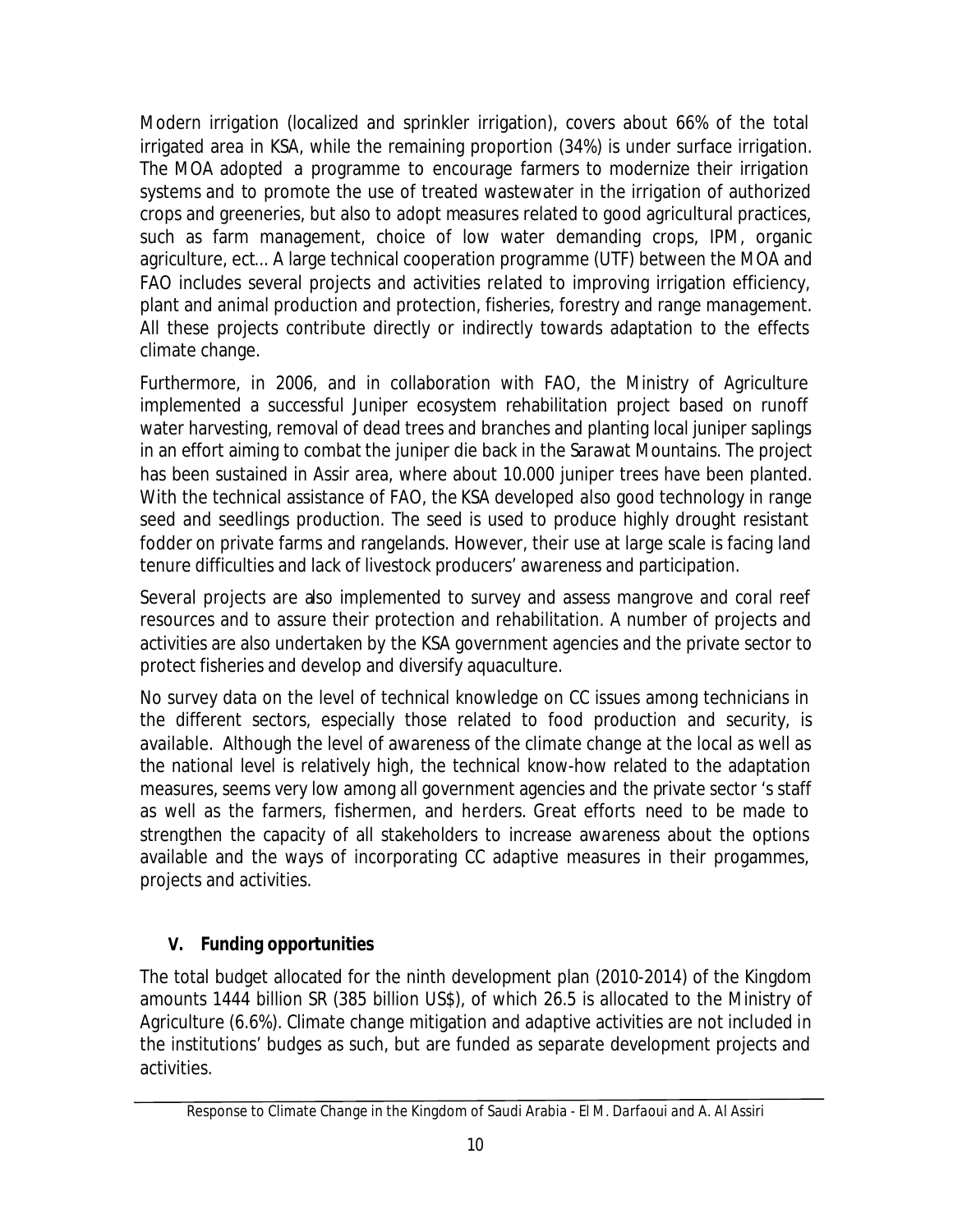In 2007 King Abdullah announced that a US\$300 million fund will be invested in the KSA to support cleaner and more efficient petroleum technologies for the protection of the local, regional and global environment, and to promote the development of technologies such as carbon capture and storage (CCS). It will also promote the transfer of environmentally friendly technologies from advanced countries to the KSA and some OPEC member countries, as well as other developing nations.

The private sector in the KSA, such as ARAMCO, the country's giant energy company, invests significant funds to upgrade some of its factories to reduce GHGE and to promote CCS activities. Public agencies and private companies in the water and agricultural sectors also invest important resources in water resource assessment, development and management. The country also encourages the development of infarm water-saving irrigation systems and practices. Other institutions such as the PME and the CECCR invest in the establishment and management of early warning systems and climate modeling.

Up to now the CDM is not much promoted in all the Gulf Cooperation Council Countries (GCC) for four main reasons: (i) CDM's complexity, (ii) low awareness of the mechanism within the region, (iii) its potential impact on institutional policy and legal frameworks and, (iv) relatively low rate of CDM projects (Kilani 2006).

The KSA is considered a rich country, and therefore is not eligible to many financial support opportunities made available for developing countries by UN and other international, regional and sub regional agencies and funding institutions. However, almost no efforts are made to benefit the country from the available opportunities such as the CDM, the various carbon funds managed by the World Bank or mechanisms, such as the Reducing Emissions from Deforestation and Forest Degradation (REDD) and REDD+.

At a global scale and as a response to the challenge of national food security which is expected to worsen with climate change, King Abdullah bin Abdulaziz proclaimed a "food security initiative," in 2009, backed by an investment fund of 3 billion Saudi Riyals (about \$800 million), to support investment by private sector Saudi companies in agricultural projects abroad (Lippman, 2010). In February 2009, the Hail Agricultural Development Company, a private company, signed a lease with the government of Sudan for large areas of land for wheat, vegetables, and animal feed production. Saudi officials also held talks with the Tanzanian government for a 500,000-hectare lease arrangement. But political concerns were quick to emerge, suggesting that Saudi Arabia and other emerging countries were embarking on a neocolonial investment strategy (Sven Behrendt , 2009). In response, the Saudi government has become more engaged in the broader discourse regarding food security. In 2008, Saudi Arabia donated more than \$500 million to the World Food Programme, to help the least developed countries cope with high food and fuel prices. The Saudis also financed the World Summit on Food Security at the UN Food and Agriculture Organization headquarters in Rome in November 2009.

Response to Climate Change in the Kingdom of Saudi Arabia - *El M. Darfaoui and A. Al Assiri*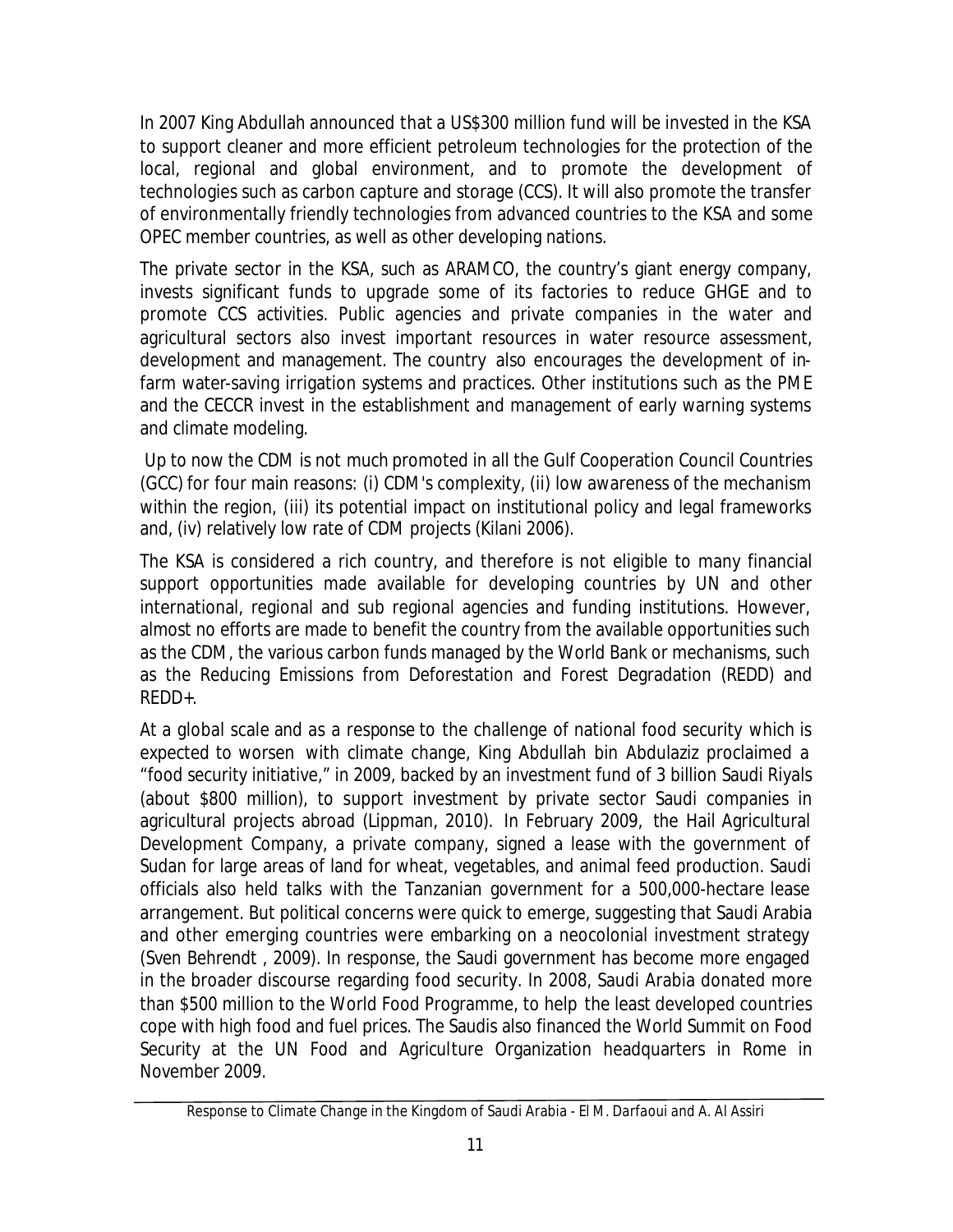## **VI. Conclusions and Recommendations**

Climate change is a serious challenge to the Kingdom of Saudi Arabia, which is under tremendous pressure as a result of the hyper aridity of the climate, severe shortage in water resources, rapidly growing population and reliance on fossil fuels, the latter of which is viewed globally as major source of GHGE.

The KSA is concentrating its efforts on searching solutions to limit adverse impacts of mitigation measures taken by Annex 1 countries on its economy, and on advocating the use of CCS and CDM instead of replacing the use of fossil fuels with renewable and less polluting sources of energy. The Kingdom is also carrying out efforts towards upgrading its petroleum industry and adopting cleaner technologies as a contribution in CC mitigation. KSA's strategy to mitigate water shortages is based on developing new and alternative water sources and improving water use efficiency, mainly through using improved localized irrigation systems and low water requirement crops. Efforts are also made to develop better CC models, early-warning and storm-forecasting systems. Finally, assuring the country's food and water requirements is a chief objective which guides a number of actions and activities of the KSA Government. However, a great deal remains to be accomplished in terms of CC mitigation and adaptation by the KSA Government as well as by the private sector to cope with the threat. The civil society's contribution in efforts related to CC needs to be organized and strengthened.

The KSA could develop its unlimited potential of solar and wind energy and reduce industrial and transport GHE by using appropriate technologies and management practices. Although significant efforts have been made in terms of policy making to overcome the distortions in water management, a great deal remains to be accomplished towards better water resources management and the optimization of the use of the available unconventional water resources, including treated waste water, brackish and sea water. Dry-land farming and more efficient water harvesting techniques are recommended in the southwestern part of the Country on the abandoned terraces of the Sarawat Mountains and along the coasts of the red sea which benefit from annual runoff water born in the neighboring and relatively humid mountains. Developing these options will save water and improve the livelihood of small farmers in these areas. Scientific research which include selecting better drought tolerant crops and including the development and use of new tolerant varieties are essential tools to cope with the expected adverse climatic conditions from CC. The availability of generous funding sources and the excellent research capacities at the local universities and other research institutions must be harnessed to achieve these goals.

Although reforestation of degraded lands as well as afforestation, agroforestry and improvement of rangelands are limited by adverse climate and aridity, they could, nevertheless, contribute greatly to improve the country's environment and to sequester

Response to Climate Change in the Kingdom of Saudi Arabia - *El M. Darfaoui and A. Al Assiri*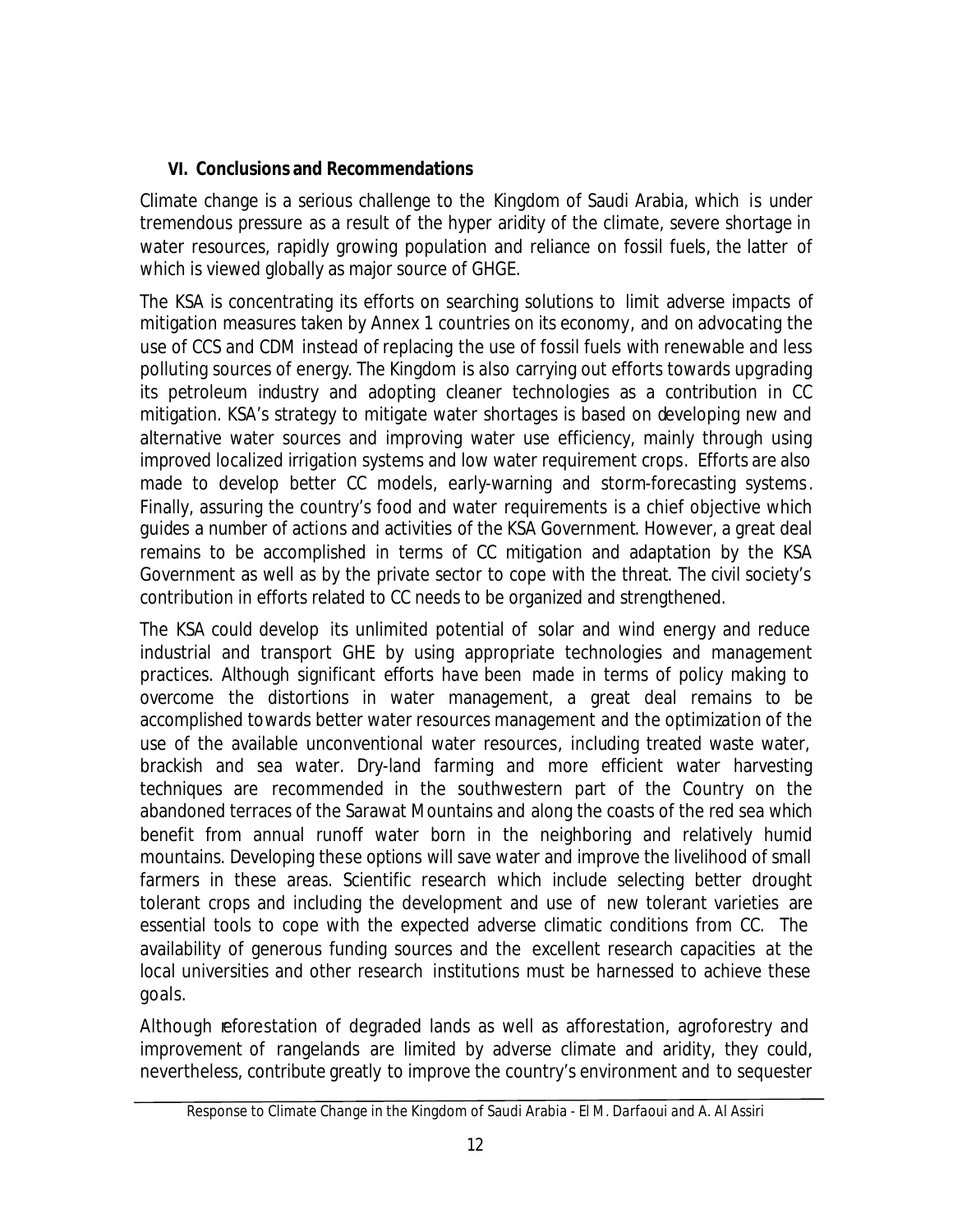carbon. These activities will need the necessary political backing and human resources. Such projects stand a good chance to succeed because of available moisture from the Sarawat mountains, whereas in the drier areas treated waste water can be used to irrigate these plantings. Mixed afforestation can reduce the pressure on natural forests and rangelands by providing much needed fodder and fuel wood. Very little research is done on measures to improve forest and rangeland rehabilitation techniques affected by climate change. To achieve this goal additional capacity, financial resources and infrastructure will be needed.

More research is also needed on the effects of sea level rises and on measures to protect and develop threatened resources. The fishing and aquaculture sectors are contributing substantially to food security and hence the concern of the effects of sea level rises on such resources is high, therefore, mitigation measures must be put in place to safeguard these resources. The Jeddah fish farming center run by the MOA-FAO technical cooperation programme is conducting some research on aquaculture which needs to be extended to include the potential impacts of CC , and the methods to counteract the negative effects.

The shortage in skilled human resources in the agricultural sector is impacting negatively on the sustainable use of natural resources, on food production and on the development of appropriate technologies to face the challenges related to global warming and its implications. National and provincial universities and education institutions need to adapt their curricula to address the country's new needs and to build the necessary capacity to deal with these issues. International and regional organizations can also assist the public sector and education systems to accelerate the process of capacity building on matters related to CC.

Many other measures also need to be considered at the country level to reduce and to mitigate the impact of CC. These include improving fertilizer use efficiency, management of livestock waste, restoration of degraded lands, improving crop residue management, development and distribution of crop varieties and livestock breeds resistant to drought, storms and floods, higher temperatures and saline conditions, promotion of agroforestry to increase ecosystem resilience and biodiversity maintenance, reduction of rural and urban poverty, improvement of transport and communications in areas vulnerable to disasters, development of early-warning and storm-forecasting systems, contingency relief plans and rehabilitation, introduction of land use systems to stabilize slopes and to reduce the risk of soil erosion and mudslides. Important funding opportunities exist at the national, sub-regional and regional levels and these need to be exploited to allow for well designed and relevant research programmes and activities.

#### **References**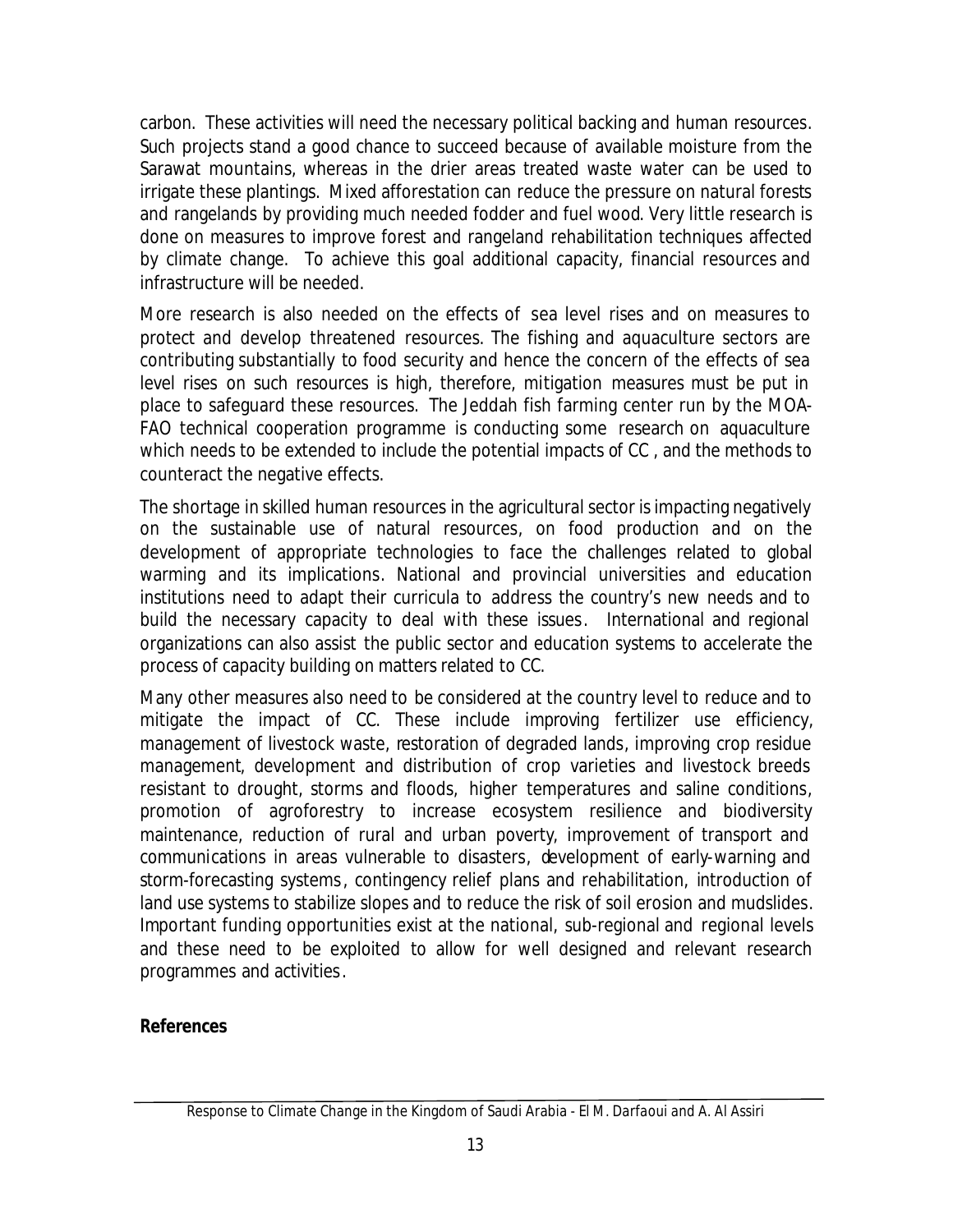- Alkolibi M. Fahad. 2002. Possible effects of global warming on agriculture and water resources in Saudi Arabia: impacts and responses. Climatic Change 54: 225–245, 2002
- Al Zawad F. Macci. 2008. Impacts of Climate Change on Water Resources in Saudi Arabia. Proceedings of the Third International Conference on Water Resources and Arid Environments and the 1st Arab Water Forum. Presidency of Meteorology and Environment, Dammam, Saudi Arabia
- Carnegy endowment for international peace. http://carnegieendowment.org/publications/index.cfm?fa=view&id=23859
- FAO. 2008. Water and agriculture in Saudi Arabia. AQUASTAT FAO's Information *System* on Water and Agriculture. FAO. http://www.fao.org/nr/water/aquastat/countries/saudi\_arabia/index.stm
- Gallup. 2009. Awareness of Climate Change and Threat Vary by Region. www.gallup.com/poll/124652/awareness-climate-change-threat-varyregion.aspx
- Heba Hashem, 2010. Industry Insight: Saudi Arabian CSP vies for a place in the sun. CSP Today (5/8/2010). http://social.csptoday.com/industry-insight/saudi-arabiancsp-vies-place-sun
- IBM. 2010. IBM and KACST unveil research initiative to create solar powered water desalination plant*.* www.ibm.com/news/sa/en/2010/03/31/z337573t40642u34.html
- Johm Kilani 2006. Summary of the CDM conference in Saudi Arabia. Arab Environment Watch.
- Lippman Thomas W. 2010. Saudi Arabia's quest for food security. Council on Foreign Relations. Middle East Policy Spring 2010 Pg. 90 Vol. 17 No. 1 I
- MOA (Ministry of Agriculture of the Kingdom of Saudi Arabia). 2009. Agricultural Statistics Year Book, Vol 23. MOA. Riyadh, KSA.
- MWE (Ministry of Water and Electricity of the Kingdom of Saudi Arabia). 2010. Water planning and development. www.mowe.gov.sa/English/mowedevelopment.aspx
- Oihabi A. 2010. Personal communication. FAO-KSA Programme Coordination Unit. Riyadh, KSA.
- PME (Presidency of Meteorology and Environment). 2005. First National Communication of the Kingdom of Saudi Arabia, submitted to the UNFCCC. PME, Riyadh, KSA.
- Saad, Najib. 2009. Arab Public Opinion and Climate Change. In Arab Environment climate change. Impact of climate change on Arab Countries. Edited by Tolba, K. M. and Saad, W. N. Report of the Arab Forum for Environment and Development. ISBN: 9953-437-28-9.

Response to Climate Change in the Kingdom of Saudi Arabia - *El M. Darfaoui and A. Al Assiri*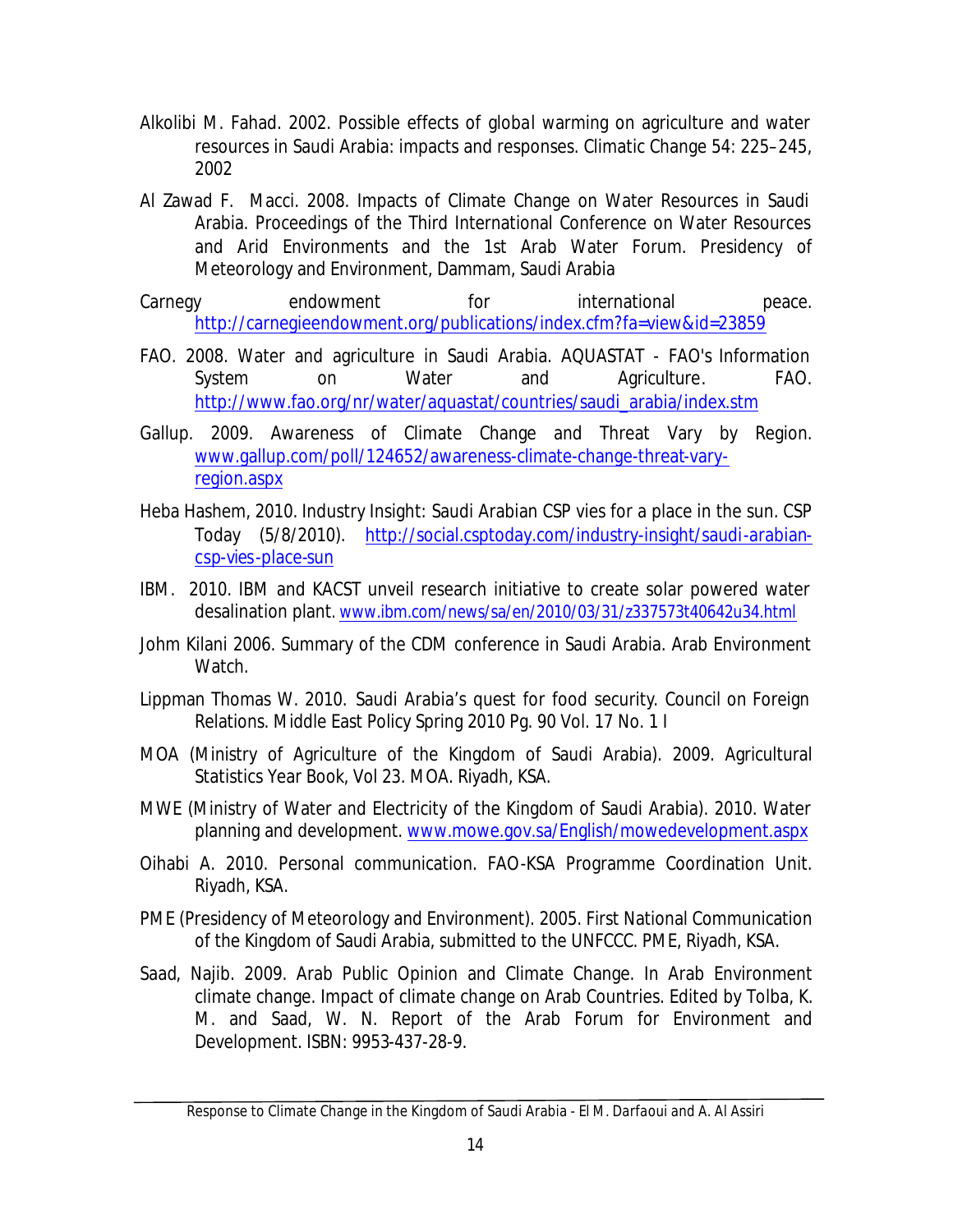Sven Behrendt , 2009. The G20 and Saudi Arabia's Changing Foreign Policy Agenda. Carnegie Endowment For International Peace. www.carnegieendowment.org/publications/index.cfm?fa=view&id=23859

*November, 2010*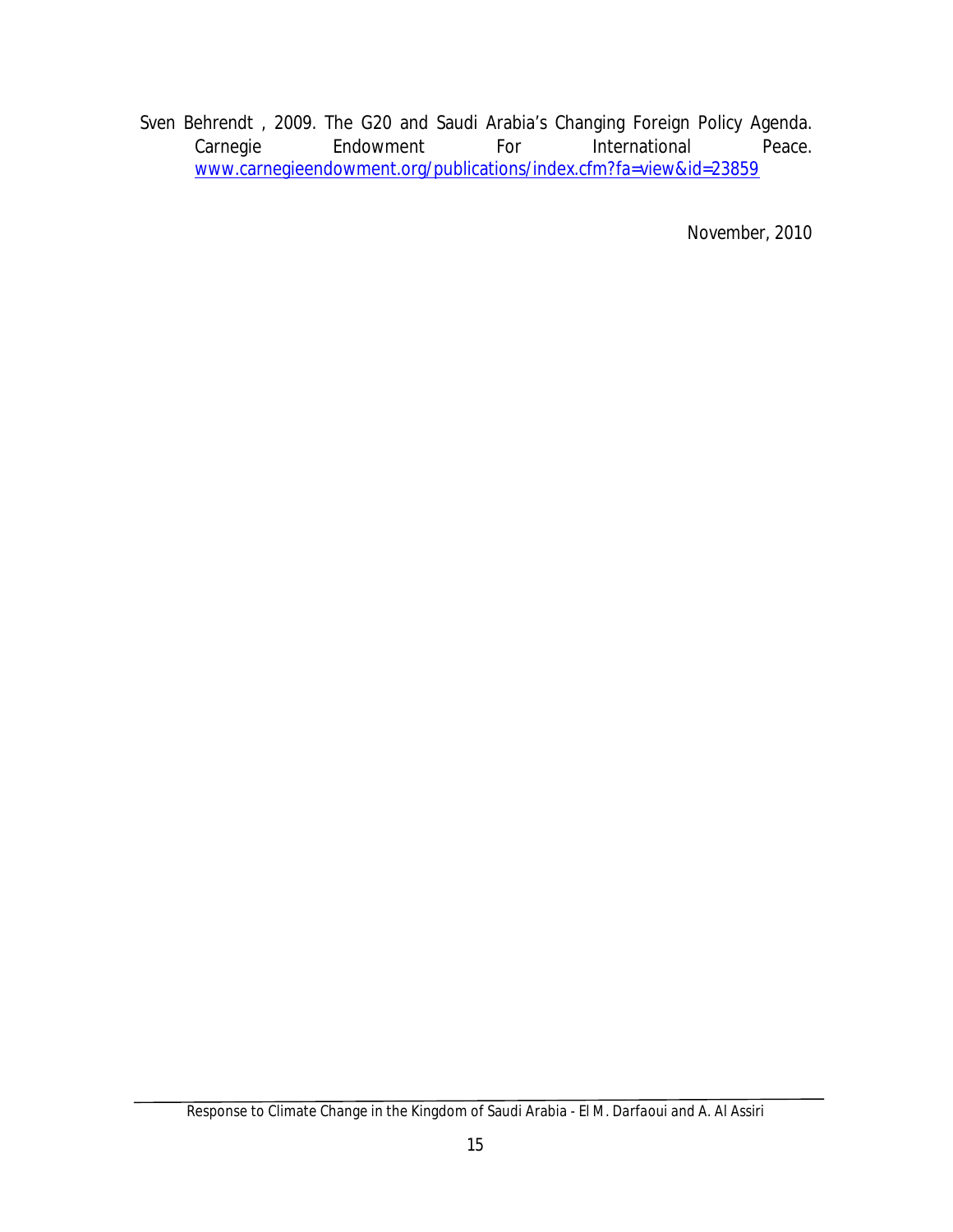## **Appendix 1: List of recent activities and projects on climate change**

- Preparation of a national water strategy, this project is implemented in collaboration with the International Monetary Fund.
- Updating the study of underground water resources in KSA, A project of the Ministry of Water and Electricity implemented by contracts with Abdullah Abo Nayan and BRGm companies and with GTZ - Dornyaa Union.
- A study on water use in agriculture in being undertaken by the MWE in cooperation with UNDP.
- A project CCS project consisting of injecting 40 million standard cubic feet per day (cfd) of CO2 into the world's biggest Ghawar oilfield. The project, fully financed by Aramco.
- Saudi SNC is under preparation by the Presidency of Meteorology and Environment (PME), in collaboration with UNDP and with GEF funding.
- CDM project "The Madinah Landfill Gas Capture Project", implemented in Madinah region.
- Delineation and protection of forests and woodlands in KSA, funded and implemented by the MOA.
- The Juniper ecosystem rehabilitation project in Sarawat Mountains funded and implemented by the MOA.
- Al Gonfoda, Wadi Dawassir, Al Hassa and Najrane afforestation projects for environmental protection and sand advance control funded and implemented by the MOA.
- Protection and rehabilitation of the mangrove areas project funded and implemented by the MOA.
- MOA-FAO Cooperation Programme (UTF) consists of several projects and activities related to improving irrigation efficiency, plant and animal production an protection, fisheries, forestry and range management all contributing directly or indirectly in the efforts towards adaptation to climate change.
- King Abdullah bin Abdulaziz "food security initiative,", backed by an investment fund of about US\$800 million, to support investment by private sector Saudi companies in agricultural projects abroad.
- Climate change modeling by the CECCR.
- Afforestation projects using treated waste water in certain cities in KSA, such as Jaddah.

## **Appendix 2: Members of the National Committee for the Clean Development Mechanism (DNA)**

- Ministry of Municipal and Rural Affairs
- Ministry of Commerce and Industry

Response to Climate Change in the Kingdom of Saudi Arabia - *El M. Darfaoui and A. Al Assiri*